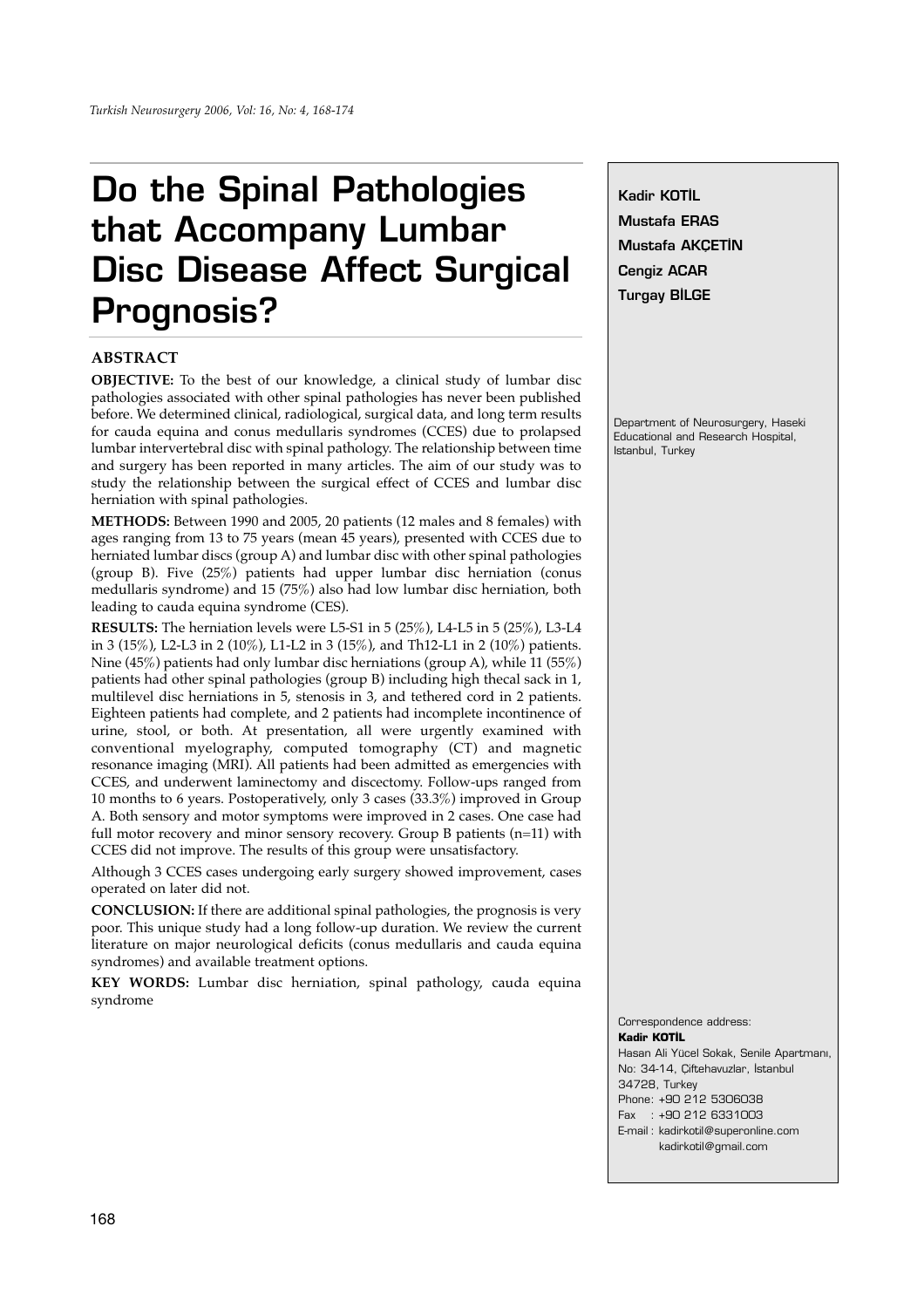#### **INTRODUCTION**

The major neurological manifestations of the conus medullaris and cauda equina syndrome (CCES) from lumbar disc herniation usually consist of bilateral sciatica, significant bilateral weakness (especially below the knees), saddle anesthesia/hypesthesia, and incontinence (as a lower motor sign). The incidence ranges from 1 to 10% of all operated lumbar discs (1-10). The role of emergency surgery in improving the outcome of conus and cauda equina compression following lumbar central disc prolapse remains controversial (4-15). It is well known that lumbar disc herniation can cause severe compression of the conus medullaris and cauda equina without other spinal pathologies. But, CCES due to the lumbar disc herniation with spinal pathologies is not well known in the literature. Is early decompressive surgery effective or ineffective in these mixed pathologies?

The goal of this study was to determine whether there was any relationship regarding the existence and non-existence of spinal pathology in patients with CCES between the two groups undergoing surgery, and to determine which group benefited more from the surgery. The overwhelming majority of modern reports concerning this syndrome also state that early diagnosis followed by lumbar laminectomy and discectomy markedly improves the neurological and urological outcome (7-10, 15). We have analyzed our recent experience with patients treated for lumbar disc herniation with spinal pathology who had symptoms of CCES.

## **PATIENTS AND METHODS**

Between 1990 and 2005, 2200 patients underwent lumbar discectomy in the Neurosurgery Department of Haseki Research and Educational Hospital. Twenty (1.1%) of these lumbar discectomies were performed for lumbar disc herniation and severe CCES. These included 12 males and 8 females with ages ranging from 13 (Case 13/Figür 2) to 75 years (mean 45 years). Summary data of the patients is presented for both group A (Table I) and group B (Table II). Nine patients had a history of longstanding back pain and sciatica, while 3 had bilateral anterior thigh pain with lower extremity weakness. Three patients had a history of trauma. One patient had a history of L4-L5 disc surgery (six days before admission). Two patients with an L1-L2 disc had posterior epidural protrusion to the spinal canal (Case 8-10, Figür 1 and 5). One patient with an L5-S1



**Figure 1:** Magnetic resonance imaging of case 18: Sagittal **(1a)** and axial **(1b)** T2-weighted MRI demonstrated complete spinal canal stenosis due to a massive disc herniation at the T12-L1 level. The disc fragment had migrated posterior to the sack (arrows).

| Patient<br><b>No</b> | Age/<br><b>Sex</b> | Level of<br>Herniation | Incontinence | Additional<br>Pathology | <b>Surgery</b><br>Time | Follow-up<br><b>Time</b> | Outcome |
|----------------------|--------------------|------------------------|--------------|-------------------------|------------------------|--------------------------|---------|
|                      | 53/F               | L4-L5                  | Yes          | None                    | 24 h                   | $10.1 \text{ mo}$        | Same    |
| 2                    | 33/M               | $L4-L5$                | Yes          | None                    | 24 h                   | 4y                       | Normal  |
| 3                    | 49/M               | $L5-S1$                | Yes          | None                    | 2 d                    | 3.3y                     | Normal  |
| $\overline{4}$       | 5/M                | $L1-L2$                | Yes          | None                    | 24 h                   | 6y                       | Same    |
| 5                    | 75/M               | $L1-L2$                | Yes          | None                    | 10 <sub>d</sub>        | $19 \text{ mo}$          | Same    |
| 6                    | 19/F               | $L2-L3$                | Yes          | None                    | 24 h                   | 8.9 y                    | Same    |
| 7                    | 23/F               | L4-L5                  | Yes          | None                    | 24 h                   | $5 \text{ mo}$           | Normal  |
| 8                    | 54/F               | $Th12-L1$              | Yes          | None                    | 48 h                   | 1.8 y                    | Same    |
| 9                    | 49/F               | $L2-L3$                | Yes          | None                    | 24 h                   | 9.6 y                    | Same    |

**Table I:** The cases presentation and follow-up time (group A)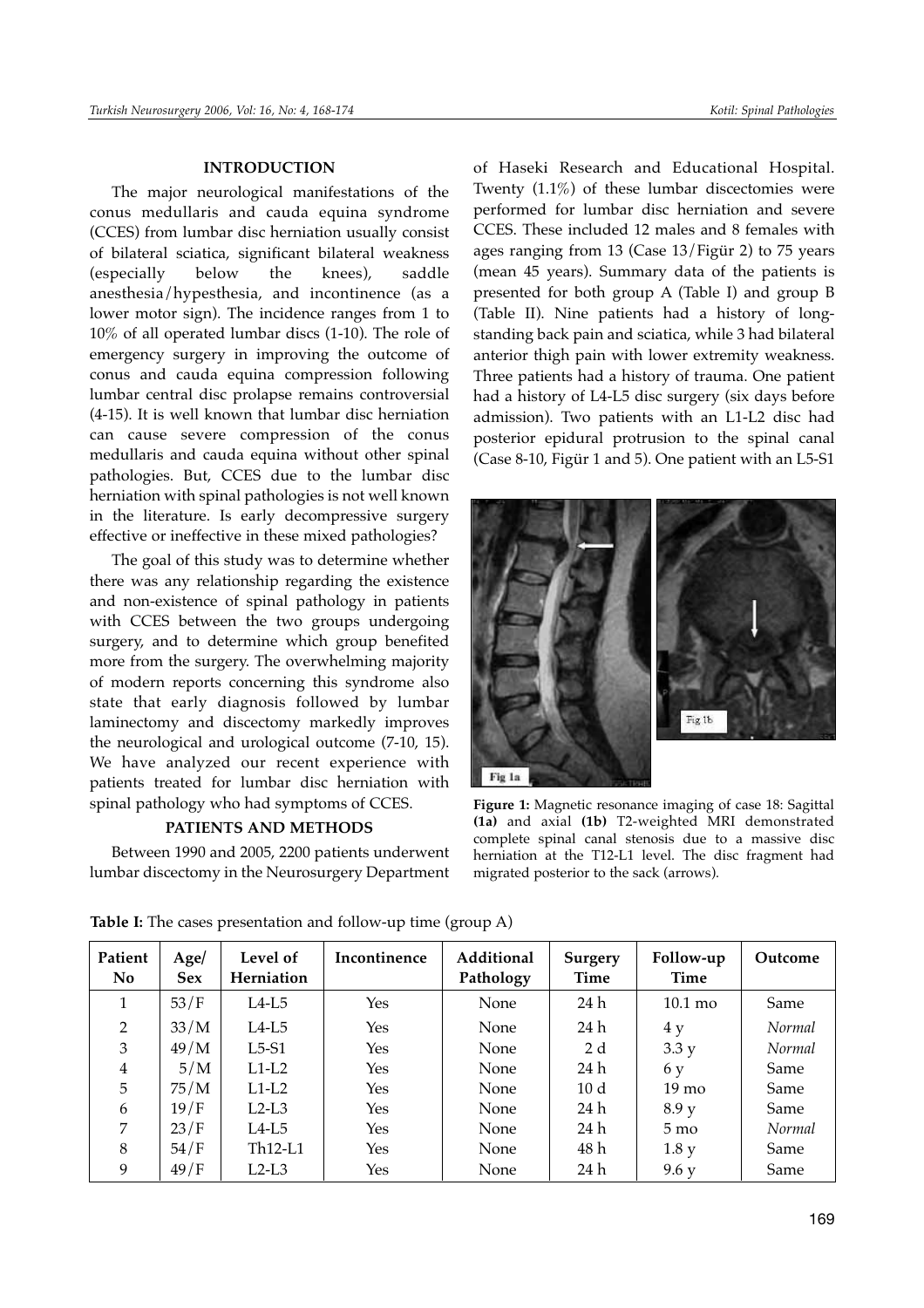| Patient<br>N <sub>o</sub> | Age/<br><b>Sex</b> | Level of<br>Herniation | Incontinence | Additional<br>Pathology | Surgery<br>Time | Follow-up<br>Time | Outcome |
|---------------------------|--------------------|------------------------|--------------|-------------------------|-----------------|-------------------|---------|
| 1                         | 23/M               | $L3-L4$                | Yes          | <b>Tethered</b>         | 48 h            | 2 y               | Same    |
| $\overline{2}$            | 45/M               | $L5-51$                | Yes          | <b>Stenosis</b>         | 3 d             | 5y                | Same    |
| 3                         | 55/M               | $L3-L4$                | Yes          | <b>MLDH</b>             | 4 d             | 3.9 y             | Same    |
| $\overline{4}$            | 56/M               | $L5-S1$                | Yes          | MLDH                    | 24 h            | 5.3 y             | Same    |
| 5                         | 59/M               | $L4-L5$                | Yes          | <b>Stenosis</b>         | 2d              | 2 y               | Same    |
| 6                         | 60/M               | $L1-L2$                | Incomplete   | <b>MLDH</b>             | 24 h            | 11 <sub>y</sub>   | Same    |
| 7                         | 60/M               | $L4-L5$                | Yes          | <b>Tethered</b>         | 24 h            | 8 y               | Same    |
| 8                         | 7O/M               | $Th12-L1$              | Incomplete   | MLDH                    | 7 d             | 1.4 y             | Same    |
| 9                         | 13/F               | $L3-L4$                | Yes          | <b>ALDH</b>             | 24 h            | 10y               | Same    |
| 10                        | 27/F               | $L5-51$                | Yes          | <b>HTS</b>              | $6 \text{ mo}$  | $3 \text{ mo}$    | Same    |
| 11                        | 38/F               | $L5-S1$                | Yes          | <b>MLDH</b>             | 1 day           | 4.5y              | Same    |

**Table II:** The cases presentation and follow-up time (group B)

MLDH: Multilevel Disc Herniation ALDH:Adjacent Level Disc Herniation

disc had a high thecal sac and the spinal canal was free under the L5 level (case 16, Figür 3).

There were two groups; Group A (9 patient); patients without spinal abnormalities but with lumbar disc herniation.

Group B: (11 patient); patients with other spinal pathologies.

All patients with upper lumbar disc herniation were unable to stand or walk due to quadriceps weakness. 9 patients with lower lumbar disc herniation were able to walk. Incontinence of stool, urine, or both was present in 20 patients (incomplete in 2 patients). Fourteen patients had histories of weakness and sphincter disturbance increasing gradually over months. Of the 15 patients who developed symptoms of CCES within months, 12 sought immediate medical attention and the other 4 were seen more than 7 days from onset. At presentation, 15 patients with chronic onset were emergently evaluated with radiological imaging when they came to our clinic. Four patients with gradual onset were evaluated electively and were referred to our care. Only 5 of the 20 patients had conventional myelographies (Figür 4), and 5 patients had computed tomography scans (Figür 6). MRI was obtained in only 12 patients.

## **OPERATION TECHNIQUES**

Fifteen patients were urgently operated on admission (in first day). The other 5 were operated 2 days to 6 months after admission. Surgery included hemilaminotomy before discectomy in order to



**Figure 2:** MRI of case 13: **2a:** Sagittal T1-weighted MRI demonstrated complete spinal canal stenosis due to a massive disc herniation at the L3-L4 level. **2b:** MR myelogram demonstrated complete block at the L3-L4 level of the disc space (arrows).



**Figure 3:** MRI of case 16: Sagittal T2-weighted MRI demonstrated complete spinal canal stenosis due to a massive calcified disc herniation at the L5-S1 level (long arrow) and thecal sack ending at the same level. The sacral spinal canal was free (small arrow).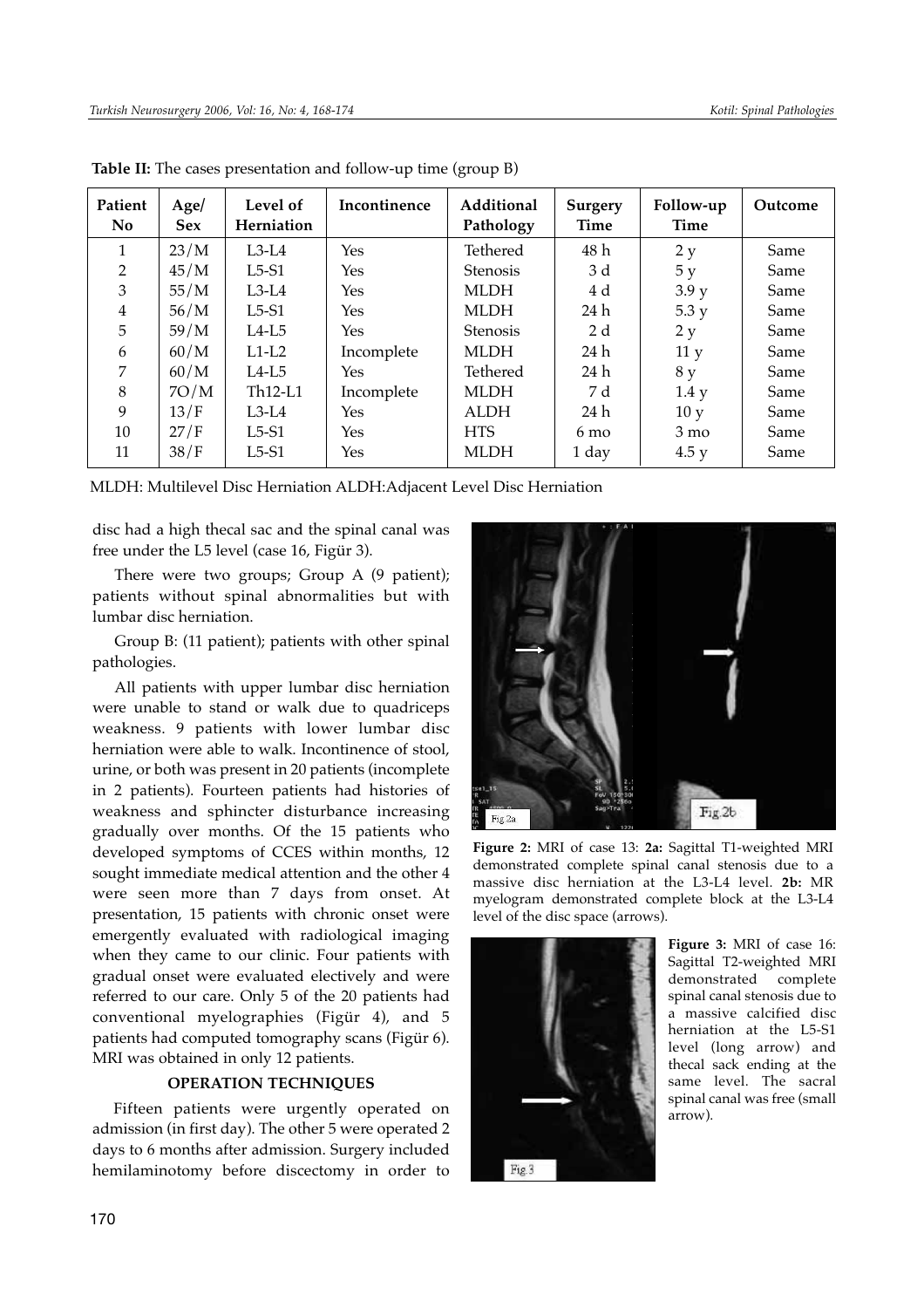

**Figure 4:** Case 2: Conventional left oblique myelography demonstrated complete obstruction at the L3-L4 level (arrow).



**Figure 5:** MRI of case 8: Sagittal **(5a)** and axial **(5b)** T2 weighted MRI demonstrated subtotal spinal canal obstruction due to migration posterolateral to the thecal sack at the L4-L5 level and associated multilevel disc herniation (arrow)



**Figure 6:** CT of case 17: CT demonstrated subtotal obstruction due to a calcified central herniated nucleus pulposus into the spinal canal at the L5-S1 level (arrow).

facilitate operating on the massive disc herniation. Total laminectomy of upper lumbar vertebrae and complete or massive discectomy were performed in 6 patients. Microdiscectomy was not performed in all cases. Two patients had only laminectomy without discectomy because of posterior epidural penetration of sequestered lumbar disc fragments. Foraminotomies were performed in each stenotic patient treated. We did not section tethered cords.

#### **RESULTS**

Fifteen patients (75%) had large or massive disc herniations that occupied more than one-third of the canal diameter, including 2 patients with tethered cord, and 1 patient with a high thecal sack. Two patients had posterior protrusion of sequestered disc fragment into the spinal canal. Five patients  $(25%)$ had asymptomatic multilevel disc herniations that were not operated on. Two of the patients with stenosis were aged 45 or more.. One patient had a calcified massive disc herniation with a high thecal sack and spinal MRI revealed a thecal sack ending at the L5-S1 level. Disc herniation occurred in 5 (25%) patients at L4-L5, in 4 (25%) patients at L5-S1, in 3  $(15%)$  patients at L3-L4, in 2  $(10%)$  patients at L2-L3 and in Group B, in 3 (15%) patients at L1-L2, and in 2 (10%) patients at Th12-L1 levels.

Surgical complications including death, dural injury or infection did not occur. All patients were discharged within 3-6 days.

#### **OUTCOME**

The follow-up duration ranged from 10 months to 6.1 years (mean 4.9 years). In the end, only  $3(15%)$ patients who underwent surgery within 48 hours had fully improved. Any patients who had additional spinal pathologies did not improve (group B). Only 3 cases without additional spinal pathologies (group A) showed improvement. Continence was regained in these 3 (15%) patients. Seventeen patients were ambulatory, while 15 patients had complete motor recovery of the legs, but bladder and bowel recovery were more variable and unchanged at the follow-up time (Table III). The main problem in the non-improving cases was their delayed admission, which was true for 85% of our patients.

Information on sexual relations was obtained in 12 patients. Five women operated within 24 hours were sexually inactive before the operation and had unsuccessful sexual intercourse after the surgery.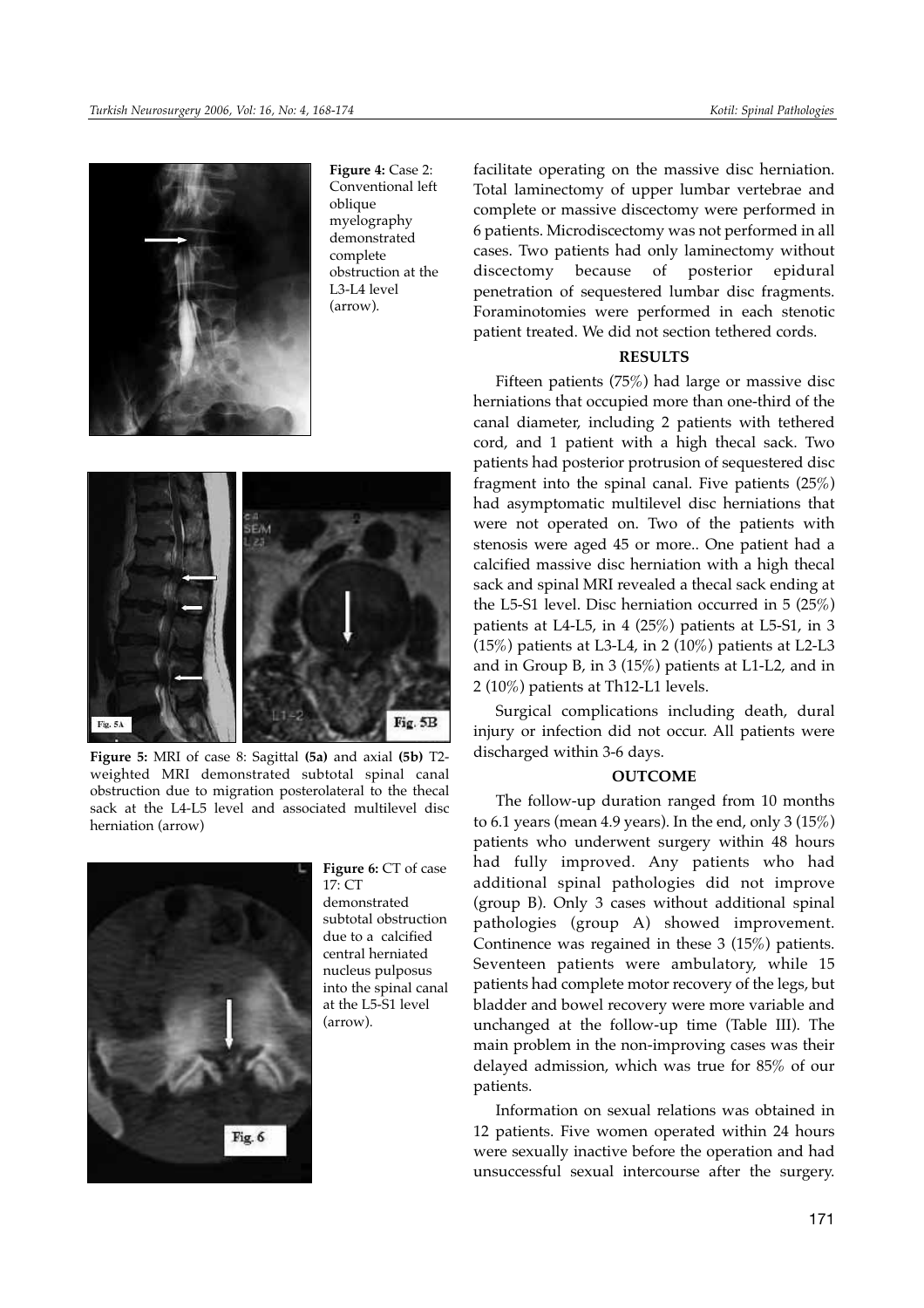|                       | Group | recovery | Group | recovery |
|-----------------------|-------|----------|-------|----------|
| 0-8 hours             |       | no       |       | no       |
| 8-24 hours            |       |          | 4     | no       |
| 24-48 hours           | 2     |          |       | no       |
| After the<br>48 hours |       |          | 5     | no       |

**Table III:** The cases presentation and surgery time

Of the 5 women in the early surgery group, only one successfully resumed sexual relations. We did not inquire about orgasm. All of the 7 men in the early surgery group were sexually inactive. None regained sexual activity after surgery, although 5 of them reported that they had erections but not as strong or as often as before.

Seventeen of the twenty patients who underwent surgery within 48 hours of the development of incontinence did not improve. All of the 17 patients, whose incontinence persisted had anal sphincter weakness and saddle anesthesia before surgery. On discharge, all were instructed on self-catheterization to check residual urine volumes. The residual urine volumes ranged from 0 to100 ml 8 weeks after the operation. At the 6th month, all but three patients had stopped the catheterization because the residual urine volume was negligible. Two had persistent residual volumes of 50 ml at the 8th month, and urodynamics revealed slight destructor weakness and dyssynergia. One year after surgery, the residual volumes became negligible; the patients ceased selfcatheterization, and refused further urodynamics.

## **DISCUSSION**

Despite documentation of severe compression of the conus and cauda equina dating back to 1909 (13), CCES remains poorly defined. The major neurological manifestation in the lumbar pathologies are variable but most investigators agree that the clinical syndrome is characterized by severe low back pain, unilateral or bilateral sciatica, saddle anesthesia, motor weakness, loss or reduction in lower extremity reflexes, and varying degrees of bladder or rectal dysfunction.

Regarding the pathophysiology, CCES may result from any lesion that compresses cauda and conus medullaris nerve roots or conus. These nerve roots are particularly susceptible to injury, since they have a poorly developed epineurium. When well

developed, as in peripheral nerves, they protect against compressive and tensile stresses. The microvascular systems of nerve roots have a region of relative hypovascularity in their proximal third. Increased vascular permeability and subsequent diffusion from the surrounding cerebral spinal fluid supplement the nutritional supply. This property of increased permeability may be related to the tendency toward edema formation of the nerve roots and spinal cord nerves, which may result in edema compounding initial and sometimes seemingly slight injury. Compression or inflammation of the nerve roots can cause symptoms of pain, altered reflexes, decreased strength, and decreased sensation. Although these symptoms can become severe, and in some cases disabling, most are selflimiting and respond to conservative care (3, 4, 11, 15).

Men in their fourth to fifth decade appear to be the most prone to disc herniation with subsequent CCES (1, 4-7, 12, 14, 15). The most often involved disc spaces are L4-L5, followed by L5-S1 and the others. Most cases have a cauda equina syndrome due to lower lumbar disc herniation. Most cases involve a very large mass of disc freely extruding into the canal, occupying more than one-third of the canal diameter. Associated spine or spinal cord abnormalities can limit the canal diameter, predisposing the patient to CCES with a smaller disc herniation, a condition that has been documented in lumbar spondylosis with acquired stenosis and herniated disc compressing directly to conus level.

The proper timing of surgical decompression for CCES is controversial. Although most surgeons recommend urgent decompression, results in certain studies have shown that delayed surgery may provide a satisfactory outcome (1, 2, 6). Most neurosurgeons appreciate the urgency in treating this condition; however, surprisingly little attention has been paid to this problem in the recent neurosurgical literature (1, 3, 5-9, 13-15).

Although CCES due to lumbar disc herniation only comprises 1 to 2% of all lumbar disc operations, most of the busy medical centers treat a few cases a year (7-10). We have operated on 2200 patients in our institution in the last 12 years. Twelve (1.1%) had CCES. Acute trauma is an uncommon etiology for this disorder (14). Approximately 70% of patients have a history of chronic back problems with bilateral symptoms developing with the final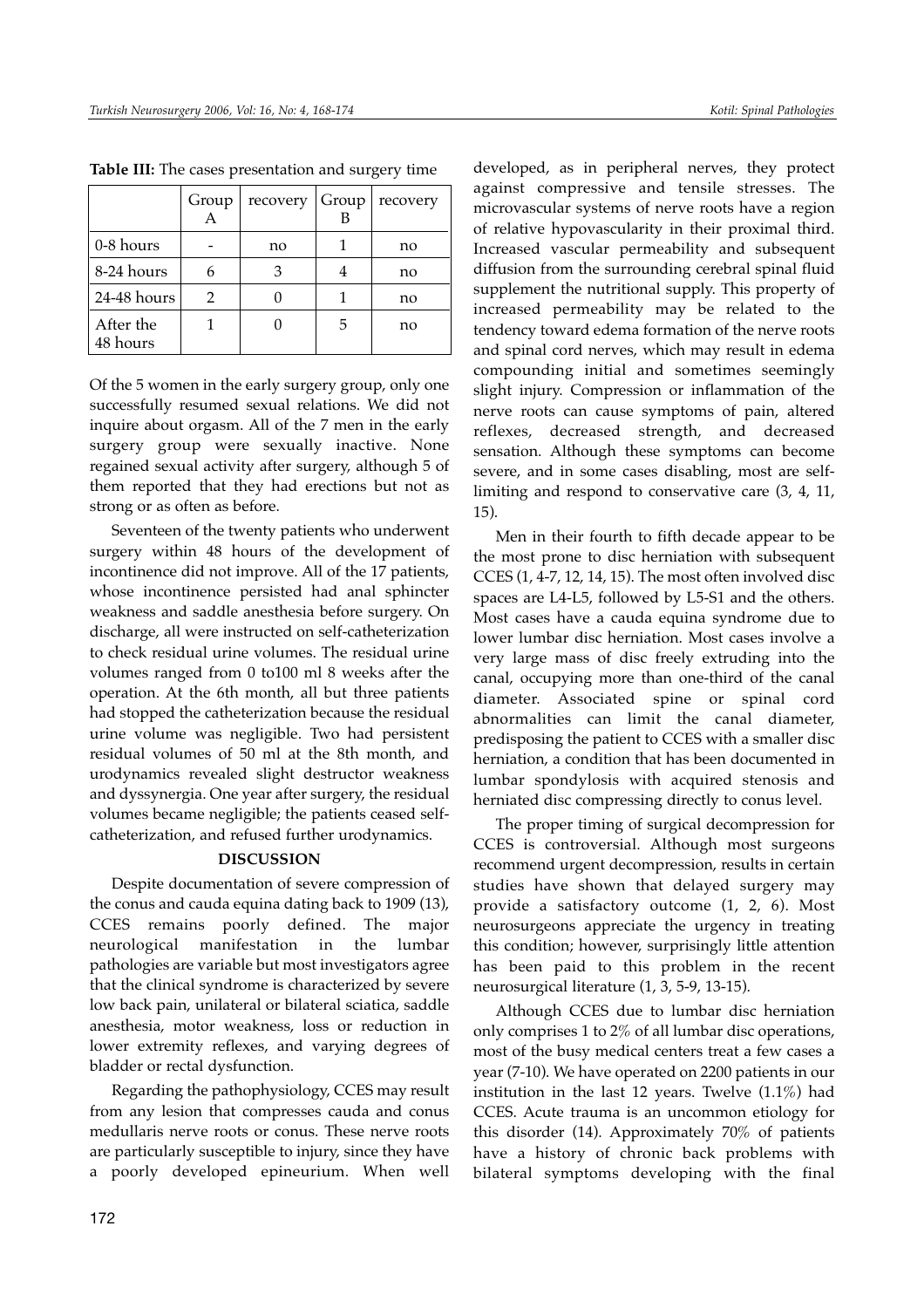episode of acute CCES (9, 14). Preoperative chronic back pain was associated with poorer outcomes in urinary and rectal function, and preoperative rectal dysfunction was associated with worsened outcome in urinary continence (1). It is important to recognize these patients and treat them conservatively. In more than 85% of the patients, the symptoms and signs of CCES developed in a few hours and included severe bilateral sciatica, bilateral foot weakness, occasional quadriceps and iliopsoas weakness (if the upper lumbar discs were herniated), and urine or stool incontinence or both (1, 3, 4).

The thecal sac usually ends at the S2 level; however, it may occasionally end at a higher level (at L5-S1 in our case 16) and may also press directly on neural tissues or roots. The present study is also the first report presenting a case (i.e., case 16) with both disc herniation and a high-level thecal sack. The tethered cord may simply be a coincidence; however, the low conus medullaris and the thick filum terminale in this patient may predispose to CES. In both our experience and the experience of others, the proper operative technique is a laminectomy for decompression before gentle retraction and discectomy (2, 5, 7-10). A microdiscectomy is not advocated as a small laminotomy followed by excessive manipulation may prove dangerous and has the potential to produce a permanent neurological deficit in the presence of a spinal canal narrowed by the combination of a massive disc herniation and associated spinal pathology such us spinal stenosis, .

In Shapiro's (12-14) experience, 100% of the patients with urine or stool incontinence who underwent surgery within 48 hours of onset, and only 33% of those who underwent surgery after this period regained control. Male sexual function can be affected by prolonged CCES. Though our cases are few in number, early decompression appears to improve the ability to regain or retain erections. Nielsen et al (9) reported that surgery within the first 2 days after the onset of CCES considerably reduced the rate of late bladder abnormalities, compared to surgery after that period. Ahn et al (1) reported that there was a significant advantage in treating patients within 48 hours versus after 48 hours following the onset of CCES. Significant improvements in the sensory and motor deficits as well as the urinary and rectal functions were observed in patients who underwent decompression within 48 hours versus

after 48 hours. Kostuik et al (8) advocated surgery within 48 hours, but also believed that the timing of surgery was less important than the severity of the initial problem, which also is an important point deserving elaboration. Four types of bladder symptoms secondary to disc derangement have been described: total urinary retention, chronic longstanding partial retention, vesicular irritability, and loss of desire to void associated with unawareness of necessity to void (6,12).

Motor recovery appears to be essentially complete by the 1st year (1, 5-9). Persistent severe motor deficit was significantly more frequent in the delayed surgery group. Except for the 2 who had bilateral lower extremity weakness, almost all patients regained the ability to ambulate, but the sooner the surgery took place the more likely unassisted ambulation was achieved in the experiences of both Robinson (11) and Shapiro (13- 14).

Our cases are few in number, but suggest that early surgery may reduce chronic sciatica. Robinson (11) reported 1 of 17 patients with chronic sciatica, but his follow-up was less than complete. The concept of chronic pain from epidural fibrosis and or arachnoiditis appears to be more prevalent with extensive lumbar surgery (9, 14).

Shapiro et al (12) operated on 14 patients and the results of early surgery warranted treating the clinical syndrome of cauda compression syndrome from lumbar disc herniation as a diagnostic and surgical emergency. Likewise, Kostuik et al (8) also mentioned that 2 patients underwent surgery earlier than 6 hours after onset. It would be very difficult for a patient to present with symptoms of true cauda compression syndrome and undergo radiography and surgery within 6 hours as this is not a lifethreatening problem. Gleave (5, 6) et al., and Delamarter et al. (4) also believed that the timing of surgery was less important and there was no correlation between recovery and the duration of bladder paralysis before surgery, except in three patients in whom there was no sciatica and where the correct diagnosis was delayed for many days.

The concept of chronic pain from an excessive delay of disc surgery, which is attributable to neural damage, intraneural fibrosis, or altered behavior patterns, is also well known (13). Every effort should be made to operate within 24 to 48 hours of onset.